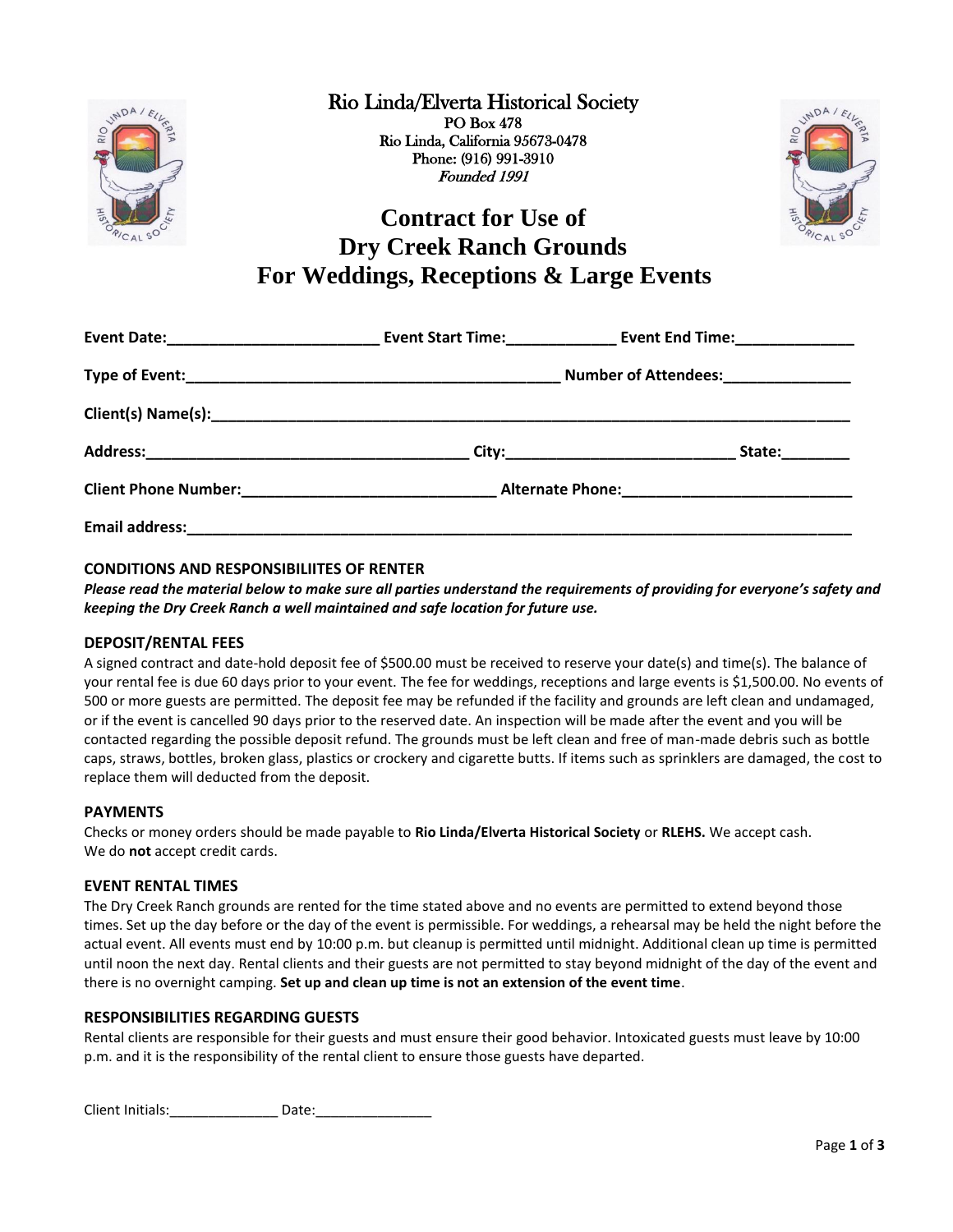## **EXTENT OF RENTAL AGREEMENT**

This contract provides for the rental of the Dry Creek Ranch grounds surrounding the ranch house and extending out to the parking area. Use of the Dry Creek Ranch House is prohibited. Clients may use the cement pad on the north side of the ranch house as well as the grounds on all sides. No amenities are provided such as tables and chairs, tents, paper goods, kitchen equipment or barbecues. Clients are permitted to use the Society's picnic tables during their event, but all tables must be returned to their original position at the end of the event. Client must provide the items deemed necessary for the event. Two public restrooms, ADA accessible, are provided and maintained by the society. Rental clients and their guests must stay in the designated areas and are not permitted around the mobile home and the shop.

## **SITE DECORATION**

The Society wants to make every event a special and welcome experience. Therefore, every effort will be made to allow renter client to prepare decorations reflecting their creative requirements. This can usually be done the day of the event or if agreed to, the day before. Lights may be wrapped around the trees but **may NOT be hung from the trees**. **Absolutely no nails, screws, staples or penetrating items are to be used on the trees or the ranch house**. The Society can provide some poles for stringing lights. Any damage to trees or the ranch house will be deducted from your deposit.

#### **LARGE TENTS AND DECORATIONS**

Large tents and other decorations such as dance floors may be brought in and used providing permission is granted from the Society and the Caretaker. Placement of such items must be approved by the Society and/or the Caretaker.

#### **LIVE MUSIC/DJs/NOISE**

**NO LIVE BANDS or MUSIC.** DJs must be willing to keep music levels at 65 decibels or lower. This includes speakers and any announcements. Clients are reminded that the Dry Creek Ranch grounds are located next to a residential area and that they must be respectful of nearby neighbors. In the event the client's event creates a disturbance due to high noise volume, the Caretaker or the Society has the full authority to ask the client, DJ or music presenter to turn the entertainment down and/or off. If repeated disturbances are created, the Caretaker has the right to stop all noise. **If this happens, the deposit will not be refunded. All music must end by 10:00 p.m**. There are **NO exceptions**.

#### **CONDUCT**

There is absolutely no drug use permitted on the Dry Creek Ranch grounds. Disparaging remarks or any type of physical violence will not be tolerated and will be cause for immediate expulsion. Client and guests shall always use the grounds in a considerate manner. During events serving alcohol and alcoholic beverages, the client is responsible for their guests at all times. All legal consequences and ramifications are the sole responsibility of the rental client.

#### **PARKING**

Parking must be in the designated area. A small number of vehicles may park along the driveway of the ranch house, but not on both sides and a clear path must be maintained at all times for fire and emergency vehicles. No driving is permitted within the designated event area and caution must be used at all times to prevent damage to the irrigation system sprinklers.

#### **CARETAKER**

Rental clients will be contacted by our caretaker in order to coordinate the timing and preparation for the event. The caretaker can advise rental clients regarding what is allowed and what is not. The caretaker will also monitor all music and has the right to demand music levels be lowered if they become excessive.

#### **GUEST DEPARTURE POLICY**

**It is the responsibility of the rental client(s) to ensure that all guests and members of their group depart the Dry Creek Ranch not later than midnight of the day of the event. This includes any intoxicated guests who try to stay beyond the length of the event. Failure to comply with this policy could result in loss of deposit refund.**